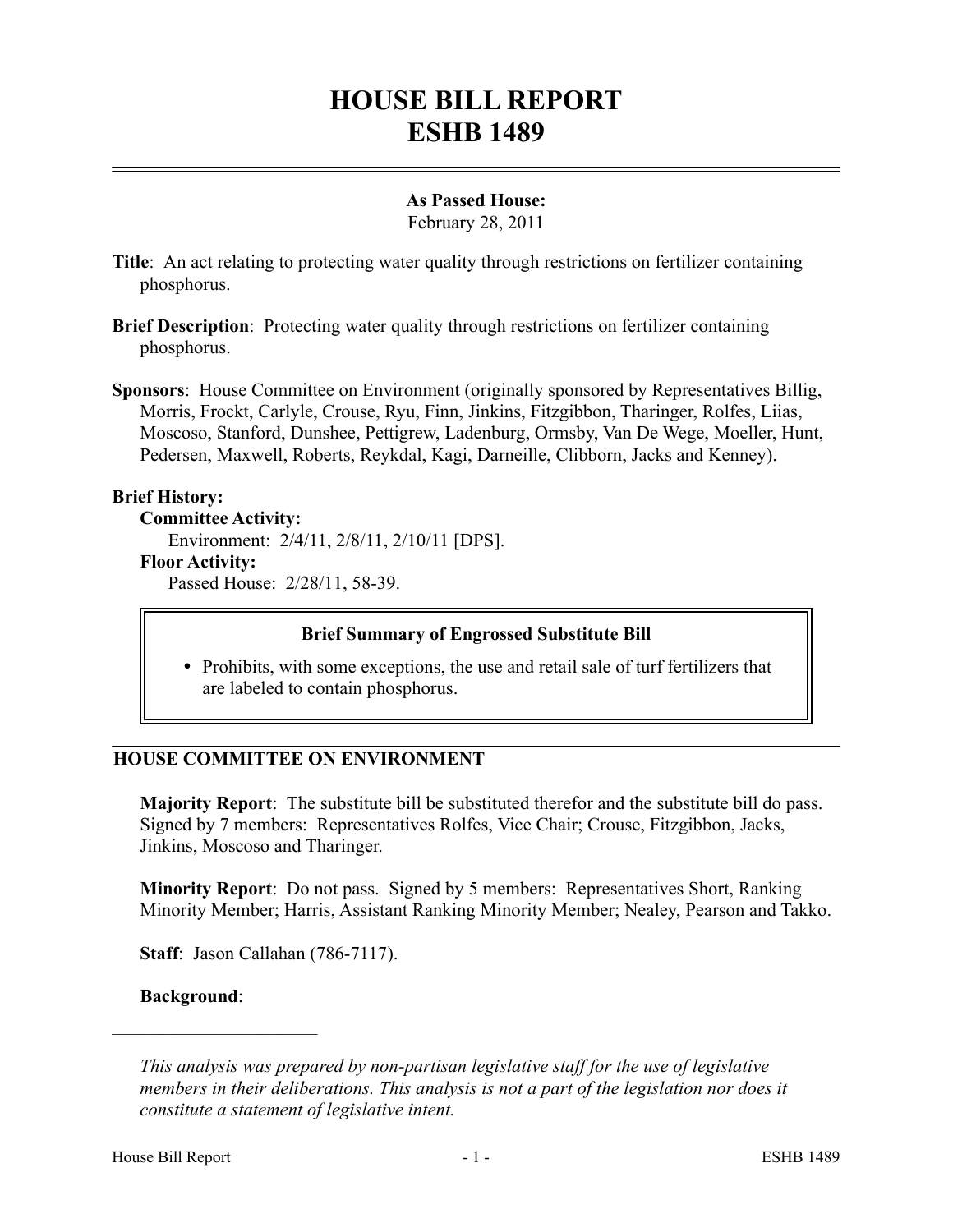Only commercial fertilizer that has been registered with the Washington Department of Agriculture (WSDA) may be distributed. Registering with the WSDA includes the creation of a label for each product. Most packaged commercial fertilizers must have, placed on or affixed to the package, a conspicuous label stating in a clear, legible form the product name, the net weight, the brand, and the grade. Both the registration form submitted to the WSDA and label must identify if the products are waste-derived fertilizers, micronutrient fertilizers, or fertilizer materials containing phosphate.

It is unlawful to distribute misbranded commercial fertilizer.

## **Summary of Engrossed Substitute Bill**:

Beginning on January 1, 2013, the sale and application of turf fertilizer that is labeled as containing phosphorus to turf is prohibited. These prohibitions do not apply if the fertilizer is being used to establish or repair grass during a growing season, for adding phosphorus to soils with deficient plant-available phosphorus levels, or for application to pasture lands, houseplants, flower or vegetable gardens, or agricultural or silvicultural lands.

Retailers may not display turf fertilizers labeled as containing phosphorus unless the product is also labeled for one of the permitted uses.

Local governments are authorized to adopt more restrictive ordinances on the use of phosphorous-containing fertilizer.

**Appropriation**: None.

**Fiscal Note**: Available.

**Effective Date**: The bill takes effect January 1, 2013.

## **Staff Summary of Public Testimony**:

(In support) Phosphorus is known to contribute to dangerous algae blooms in freshwater lakes and rivers thus threatens the state's commitment to clean water. High phosphorus water levels are a statewide issue with local areas of concern. This is a modest and simple approach that builds on the existing ban on phosphorus in dishwasher detergent.

This approach only targets turf fertilizer, which does not need to contain phosphorus to be effective. The current default in stores is that all lawn fertilizer has phosphorus and a customer has to ask for the fertilizer without phosphorus. The reverse of this should be true. This is a cost-effective approach to addressing water quality issues. Turf fertilizer is not the only source of phosphorus, but it is a source that can be addressed.

Other states have seen reduced phosphorus levels in water after passing similar legislation. Costs to public infrastructure due to no longer needing to treat water for toxic algae will be avoided. Many fertilizers on the market have low phosphorus levels, and some companies will be phosphorus-free soon.